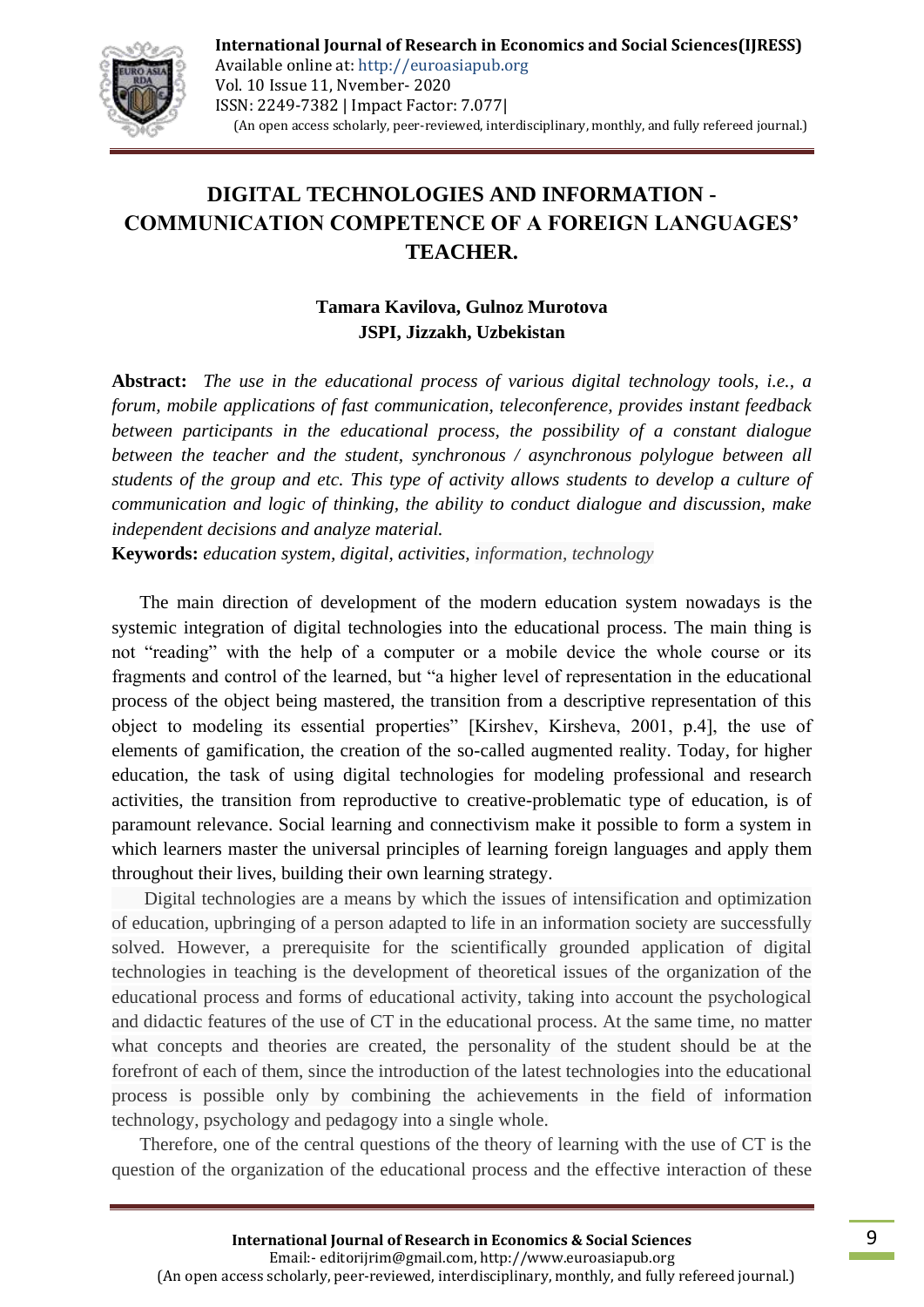

forms. Many teachers note [Zagvyazinsky, 2001] that the traditional teaching system does not create conditions for the effective development of students' thinking abilities. As a rule, in the university mass learning experience, most teachers strive to give students as much information as possible on their subject. At the same time, reproductive methods of its transmission require a minimum of cognitive and creative activity. Moreover, the student develops negative qualities, loses faith in himself, the direction of his efforts is shifted from the production of knowledge to the production of assessment. As a result, society gets a passive specialist, a performer who does not have the skills to make decisions in the professional sphere.

 It is known that the traditional learning process has a number of classical contradictions, which can be formulated as follows:

- teacher's activity and student's passivity;
	- the curriculum is designed for the average student;
	- lack of an individual approach to the personality of the student:
	- information is presented in an abstract-logical form;
- limited time, etc. [Zagvyazinsky, 2001].

 To ensure the highest efficiency in the development of the structural units of students' thinking abilities by means of CT, it is necessary to take into account the individual psychodynamic characteristics of the personality, since in practice, when using computer teaching aids, there are cases of emotional and physical tension and fatigue. In this regard, it is proposed to take into account the main personal characteristics of students: the peculiarities of the course of cognitive mental processes, intellectual potential, peculiarities of emotional response, etc.

 The opportunities opened up by the DH for teachers are in the best possible way consistent with the goals of reforming modern education systems. It is thanks to these technologies that new forms of education have appeared - distance and mixed, OER banks and a single information and educational space of universities and schools are being created.[5]

 The feasibility of using DTs in teaching is based on their didactic properties and functions in the educational process and on the availability of methodological developments for this service.

The main didactic property of the CT is multimedia. Multimedia tools give mobile and computer devices some signs of animation: it became possible to show videos, full-color images, speak and understand individual phrases, listen to music, play animations, etc. All this, in turn, contributes to increasing the motivation for learning, the speed of learning and development skills. Multimedia allows you to develop skills that cannot be formed using other technologies, for example, pronunciation when learning a foreign language.

 From the research of methodologists [Polat, Bukharkina, 2001], it is obvious that the use of verbal, graphic, pictorial, sound supports facilitates semantic perception, relieves operative memory and activates long-term functioning, develops the mechanism of probabilistic forecasting and increases the motivation of learning.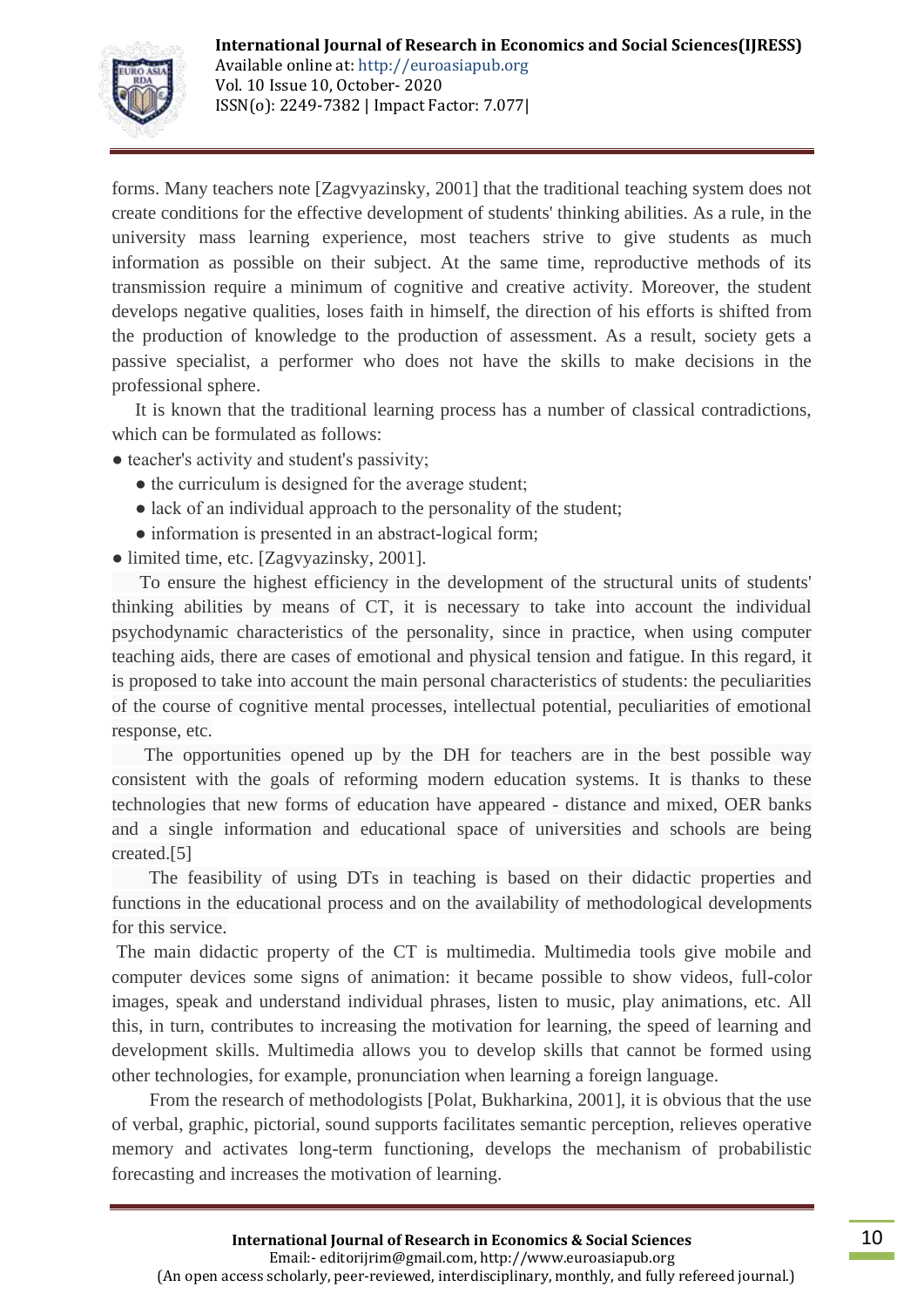

 Thus, the use of multimedia programs and resources in teaching foreign languages has a number of undoubted advantages, which lie in the multidimensional presentation of educational information and creating a more natural atmosphere for learning a language, since students can simultaneously see, hear and speak, in the ability to combine all four types speech activity in one task.[6]

 However, the advantages of using multimedia will only be fully realized when perception entails mental activity, which will be combined with various types of cognitive activity from motor functions to inductive, logical and creative thinking. Passive observation of learners of what is happening on the computer screen cannot lead to effective assimilation of the content of the educational material. The solution to this problem is to provide students with the opportunity to actively participate in the learning process, which is realized due to the next didactic property of CT - interactivity.

 The use of a computer for the purpose of assessing knowledge can significantly increase the objectivity of control. In addition to subjectivity in the assessment of knowledge, due to the lack of clear assessment criteria, in the practice of universities with the traditional method of knowledge control, subjectivity is also manifested, due to purely psychological factors. With regard to the practice of teaching a foreign language, the control procedure using a computer makes it possible to take into account time parameters when assessing the quality of the assignment, which is extremely important for objectively establishing the level of foreign language proficiency, which involves not only checking a certain amount of knowledge about the grammatical structure and lexical composition of the target language in students , but also an assessment of the formation of the corresponding skills and abilities. In addition, computer programs allow students to compare their achieved results with previous ones, to keep statistics of errors.

 The analysis of statistical data makes it possible to judge the degree of mastery of language skills. Students are clearly convinced of their success, and confirmation of success stimulates their further self-improvement. According to the majority of scientists, the dialogue with the computer in this case must be built in accordance with the psychological principles for communication, which should take place in the most natural way, resemble human communication and not cause anxiety and tension.

 A key prerequisite for a successful mobile learning environment is a collaborative, exploratory approach to developing professional competencies, which is a shift away from passive learning methods to problem-oriented learning methods. These interactive dialogical learning models are very similar to the research process [Sambell, 2010]. In this way, mobile technology allows educators to create a collaborative environment that inspires students to explore on their own, bringing a true exploratory approach to the subject. This approach implies a fundamental change in the philosophy of teaching and learning, while mobile devices are especially important because they provide opportunities for instant feedback and assessment, qualitatively changing the learning interaction. In this case, special attention is paid to stimulating the development of informal communication, since the mobile interactive environment motivates the communication of students with group members, teachers and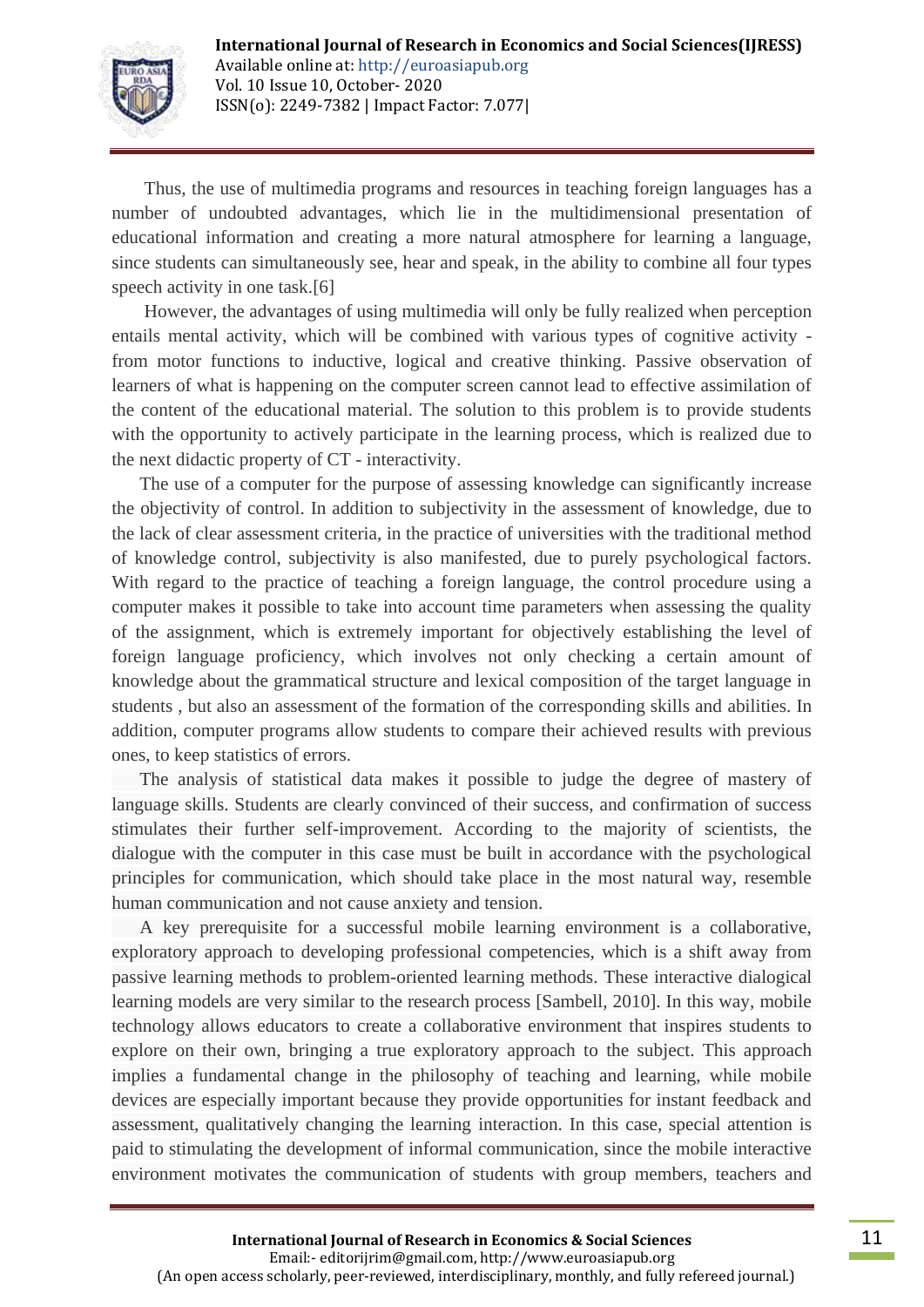

other specialists at any time and in any place, provides an opportunity to access any data, share and exchange their own content

[Titova, Talmo, 2015].

 One of the main conditions for the successful integration of the latest technologies into the educational process is the appropriate level of development of IR competence of both the teacher and the students. This raises two important questions:

- What is the structure of the IR competence of a teacher or teacher of foreign languages?
- How to develop the IR competence of teachers?

 International quality standards for teacher training in the field of ICT began to be developed back in the 90s. XX century the world educational community: the International Society for Informatization in Education (ISTE), UNESCO, professional international organizations dealing with the issues of informatization of education - EUROCALL, CALICO, TESOL, IATEFL.

 For the sphere of higher education, such standards were prepared in 2002 by the International Society for Technology in Education. The standards include four content blocks: technological, socio-ethical, pedagogical, and professional. One of the advantages of these standards is that socio-ethical issues related to copyright on the Internet, plagiarism, creating conditions for students with disabilities, etc., and professional issues designed to develop skills and abilities that will enable teachers to improve their professional level through ICT, are placed in separate blocks [International Society for Technology in Education, Educational Computing and Technology Standards for Technology Facilitation, Technology Leadership and Secondary Computer Science Education, 2002 [http://cnets.iste.org\]](http://cnets.iste.org/).

 In the structure of IC competencies, adopted by the European Commission in 2007 and revised later in 2010, IC competence in education is considered as professional (D.3. Education and Training Provision), which includes two levels, involving the training of specialists who are not ready only to use ICT for organizing the educational process, creating training resources and developing training software, but also to identify the missing skills and knowledge in the field of ICT, understand new training programs that appear on the market, be able to assess their potential, etc. [European E -competence Framework, 2010 www.ecompetences.eu]

 The undoubted leader in the development of standards for the IC competence of teachers and the analysis of the conditions for the successful development of this type of competence, the introduction of ICT in the educational process is the Department of Education and Training of the Government of Western Australia (Queensland). On the basis of a deep analysis of the level of IC competence of teachers of general education schools, researchers came to the conclusion back in the 90s. XX century, which can be divided into three levels of this competence - basic, intermediate and advanced / professional, the skills corresponding to these levels were also described in detail, a table-map of IR competence was compiled. It was noted that the necessary and sufficient level of ICT competence of teachers should be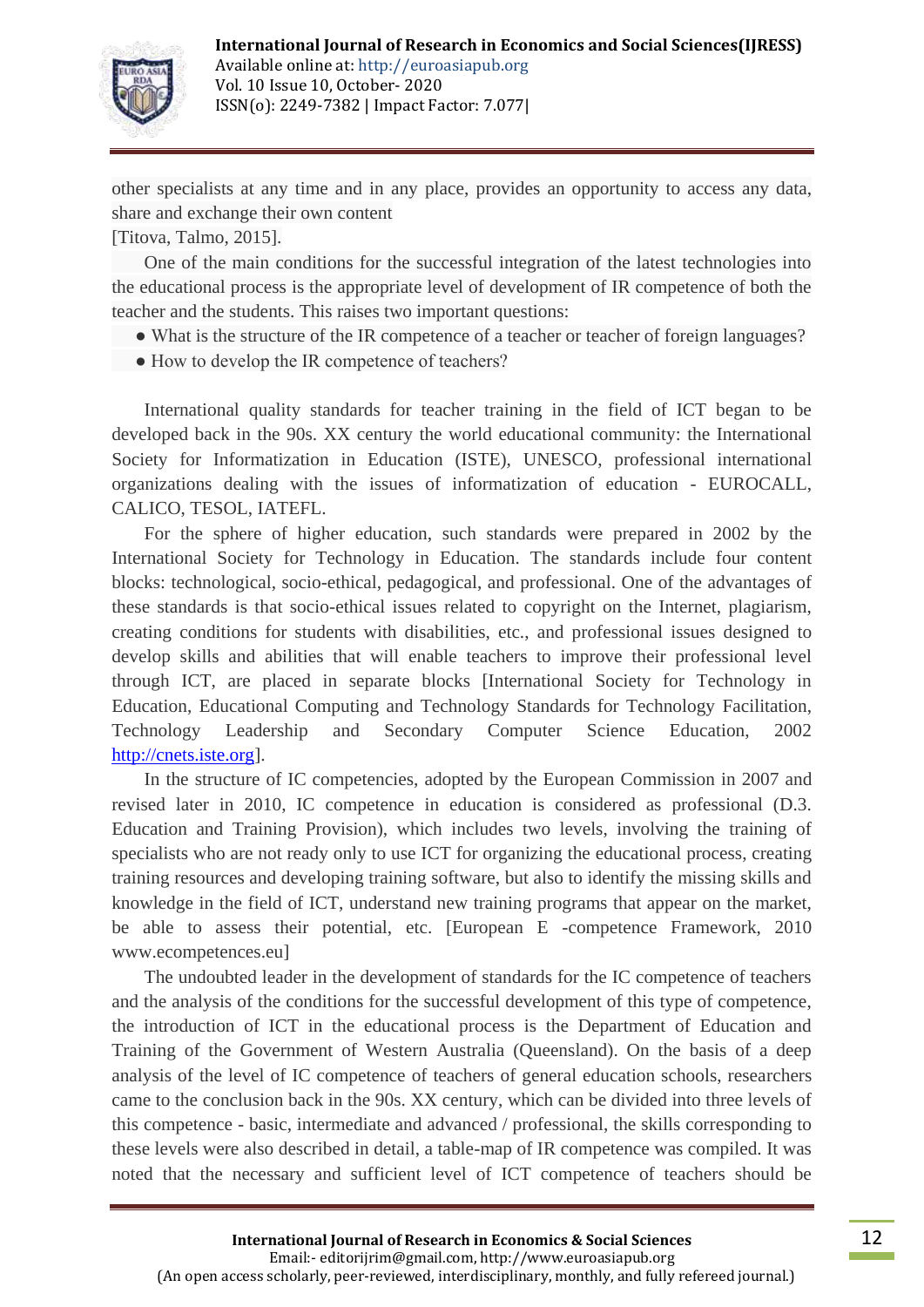

determined by such factors as the technical support of the school, the possibility of advanced training in the field of ICT and the policy of the school / region in this matter.[7]

[Education Queensland.Minimum Standards for Teachers-Learning Technology, 1999 http://education.qld.gov.au]

 According to the authors of the well-known European project E-Consultants [1] G. Dadny, N. Hockley, digital literacies of foreign language teachers are multifaceted and include the following types of competencies: written-speech, information-text, hypertext, multimedia, gamification, mobile and code. Such an interpretation of the digital competences of foreign language teachers can be supplemented based on emerging needs and technologies [Dudeney, Hockley, Pegrum, 2013].

According to this standard, a teacher "must have three levels of ICT competence:

• general user;

● general pedagogical;

• subject-pedagogical, reflecting the professional ICT competence of the relevant field of human activity "

The teacher must be able to:

• master the basics of working with text editors, spreadsheets, e-mail and browsers, with multimedia equipment;

• apply modern educational technologies, including information and digital educational resources;

• use, together with students, foreign language sources of information, translation tools, pronunciation;

• use modern methods of assessment in ICT conditions (maintaining electronic forms of documentation, including an electronic journal and students' diaries).

Requirements for teachers are spelled out in detail not only at the level of skills, but also at the level of labor actions and labor functions, aimed at "shaping students' attitude towards communication in a hypermedia format and skills related to ICT."

The teacher "must have the ICT competencies necessary and sufficient for planning, implementation and evaluation of educational work."

A teacher, for example, should be able to:

• master the basics of working with text editors, spreadsheets, e-mail and browsers, with multimedia equipment;

• apply modern educational technologies, including information and digital educational resources;

• use, together with students, foreign language sources of information, translation tools, pronunciation;

• use modern methods of assessment in ICT conditions (maintaining electronic forms of documentation, including an electronic journal and students' diaries).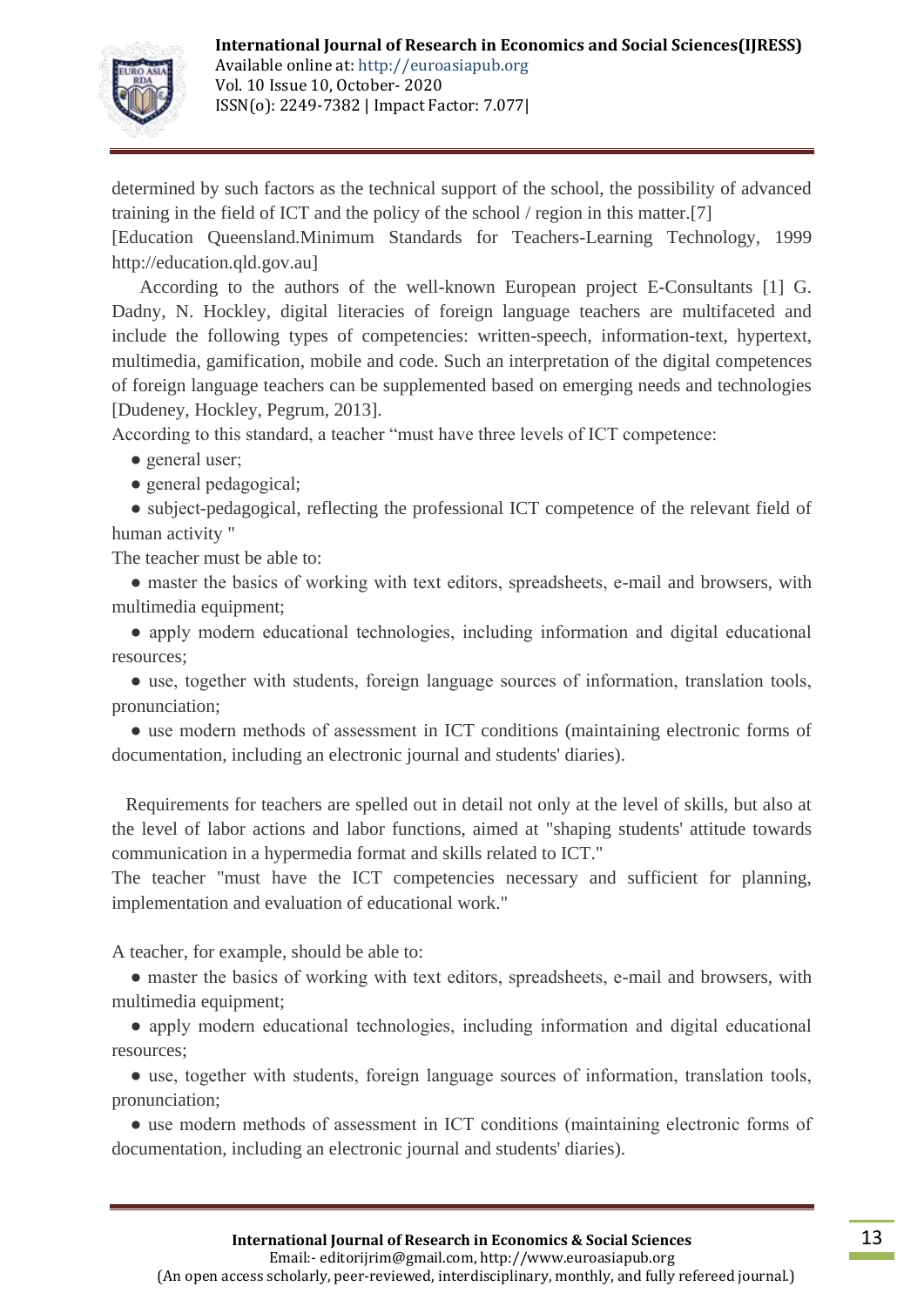

 Requirements for teachers are spelled out in detail not only at the level of skills, but also at the level of labor actions and labor functions, aimed at "shaping students' attitude towards communication in a hypermedia format and skills related to ICT."

 The approach to the essence of the IC competence of university and school teachers, reflected in professional standards, can be called instrumental, since the latest technologies are considered as a technical means of teaching, as a tool. It seems that the IC competence of university teachers should be based rather on the multifunctional nature of digital technologies and OER, which provide various didactic opportunities for participants in the educational process.

 In 2011, UNESCO developed, at the initiative of the United Nations, recommendations for teachers in the field of ICT use. In the structure of competencies of UNESCO, six areas of pedagogical activity related to the use of ICT are distinguished:

1) understanding the role of ICT in education;

2) curriculum and assessment;

3) teaching practices;

4) hardware and software ICT;

5) organization and management of the educational process;

 6) professional development [Structure of IR competence of teachers. UNESCO Recommendations, 2011].

The functional loading of these modules is prescribed in accordance with the three stages of informatization of an educational institution, which are due to the corresponding stages of professional development of teachers:

 1. The use of ICTs requires the ability to help learners use ICTs to improve learning efficiency.

 2. Acquisition of knowledge requires the ability to help students in deep mastering of the content of academic subjects, the application of the knowledge gained to solve complex problems that occur in the real world.

3. Knowledge production requires the ability to help learners produce new knowledge.

 The above stages of informatization of education usually correspond to educational policy and economic development of the state. The structure of IC-competence of a teacher according to UNESCO correlates with the levels of IC-competence, highlighted in professional standards, as follows:

• the stage of ICT application corresponds to the general user competence of the teacher;

• the stage of mastering knowledge is possible if there is general pedagogical and / or subject-pedagogical competence,

• the stage of production or knowledge production is possible if the teacher has subjectpedagogical competence (see Table 4).

 Leading experts in the integration of mobile technologies into teaching foreign languages G. Dudney and N. Hockley introduced the term "mobile competence of a teacher" (working term from the English. Mobile literacy) to determine the level of knowledge and skills of a